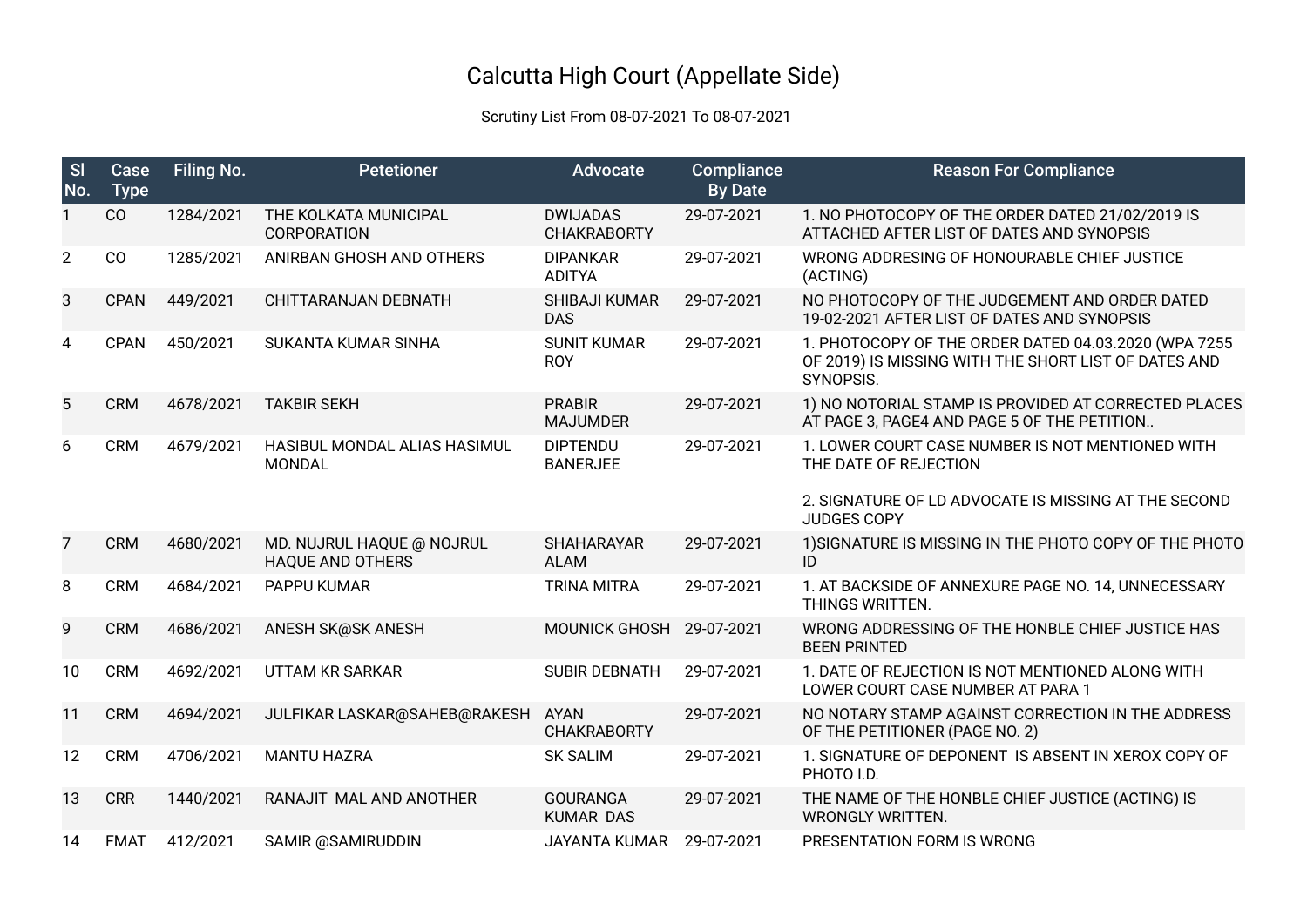| SI<br>No. | Case<br><b>Type</b> | <b>Filing No.</b>   | <b>Petetioner</b>                                                            | <b>Advocate</b>                       | Compliance<br><b>By Date</b> | <b>Reason For Compliance</b>                                                                                                                                                                               |
|-----------|---------------------|---------------------|------------------------------------------------------------------------------|---------------------------------------|------------------------------|------------------------------------------------------------------------------------------------------------------------------------------------------------------------------------------------------------|
|           |                     |                     |                                                                              | <b>MANDAL</b>                         |                              |                                                                                                                                                                                                            |
| 15        | <b>MAT</b>          | 639/2021            | ANGLO INDIA JUTE AND TEXTILE<br>INDUSTRIES PRIVATE LIMITED AND<br><b>ANR</b> | <b>ATISH GHOSH</b>                    | 29-07-2021                   | LIST OF DATES AND SYNOPSIS ARE ABSENT                                                                                                                                                                      |
| 16        | <b>WPA</b>          | 11273/2021          | SATRAJIT GHOSH                                                               | ANIRUDDHA<br><b>MITRA</b>             | 29-07-2021                   | 1. SHORT LIST OF DATES AND SYNOPSIS ARE MISSING.                                                                                                                                                           |
| 17        | <b>WPA</b>          | 11316/2021          | PRIYANKA MONDAL AND OTHERS                                                   | <b>TIRTHANKAR DEY</b>                 | 29-07-2021                   | PIN CODE IN THE ADDRESS OF THE RESPONDENTS IS NOT IN<br>PROPER FORM                                                                                                                                        |
| 18        | <b>WPA</b>          | 11319/2021          | SAZIA TARANNUM                                                               | <b>MD SHAKIR</b>                      | 29-07-2021                   | NAME OF THE HONBLE CHIEF JUSTICE IS WRONGLY WRITTEN                                                                                                                                                        |
| 19        | <b>WPA</b>          |                     | 11321/2021 WAJDA TABASSUM                                                    | <b>MD. SHAKIR</b>                     | 29-07-2021                   | 1. INDEX, LIST OF DATES AND POINTS OF LAW AFTER<br>PRESENTATION FORM A IS NOT IN PROPER FORM.<br>2. WRONG ADDRESSING OF HONOURABLE CHIEF JUSTICE.                                                          |
| 20        | <b>WPA</b>          | 11335/2021          | <b>CHANDRANATH BANERJEE</b>                                                  | <b>DURBADAL SEN</b>                   | 29-07-2021                   | BRIEF LIST OF DATES ARE ABSENT                                                                                                                                                                             |
| 21        | <b>WPA</b>          |                     | 11342/2021 SMT DALIYA DEY AND ANR.                                           | RAJNARAYAN<br><b>DATTA</b>            | 29-07-2021                   | 1. SHORT LIST OF DATES AND SYNOPSIS ARE MISSING                                                                                                                                                            |
| 22        | <b>WPA</b>          |                     | 11344/2021 PARIMAL HALDER AND ORS                                            | <b>GORACHAND</b><br><b>SAMANTA</b>    | 29-07-2021                   | 1. SHORT LIST OF DATES IS MISSING.<br>2. PIN CODE OF THE PETITIONER NO. 55 IS MISSING.<br>3. WRONG ADDRESSING TO THE HONBLE CHIEF JUSTICE<br>(ACTING).<br>4. NO ADVOCATES WELFARE LOGO ON THE VAKALATNAMA. |
| 23        | <b>WPA</b>          | 11345/2021          | <b>BIPLAB SARKAR AND ORS</b>                                                 | <b>GORACHAND</b><br><b>SAMANTA</b>    | 29-07-2021                   | 1. BRIEF LIST OF DATES IS ABSENT.2. NOTARY STAMP IS<br>REQUIRED IN PAGE NO. 9 3. HONBLE CHIEF JUSTICE<br>(ACTING)NAME IS WRONGLY MENTION 4 ADVOCATE<br>WELFARE LOGO IS ABSENT ON VOKALATNAMA               |
| 24        | <b>WPA</b>          | 11353/2021          | MATBAT ALI KHAN                                                              | <b>KAZI SAJJAD</b><br><b>ALAM</b>     | 29-07-2021                   | 1. WRONG ADDRESSING TO THE HONBLE CHIEF JUSTICE<br>(ACTING).                                                                                                                                               |
| 25        | <b>WPA</b>          | 11354/2021          | <b>SMT SHANTI LATA PATRA</b>                                                 | <b>BHARAT</b><br><b>CHANDRA SIMAI</b> | 29-07-2021                   | 1.10-12 NO. RESPONDENTS ADDRESS DECLARATION IS<br>WRONGLY MENTIONED AS 10 TO 13.                                                                                                                           |
| 26        | <b>WPA</b>          | 11356/2021          | PRAKASH SAHA                                                                 | <b>TANUJA BASAK</b>                   | 29-07-2021                   | 1. NO LOGO IS ATTACHED IN VAKALATNAMA AND NO LOGO<br>DECLAIRATION IS NOT ALSO GIVEN.                                                                                                                       |
| 27        | <b>WPA</b>          | 11386/2021          | JOGENDRA KUMAR GANORIA                                                       | <b>UDDIPAN</b><br><b>BANERJEE</b>     | 29-07-2021                   | 1. NO ACT MENTION IN THE ZERO PAGE OF THE WRIT<br>PETITION.<br>2. SHORT LIST OF DATES AND SYNOPSIS IS NOT IN EXECUTIVE<br><b>BONDED PAPER.</b><br>3. NO WELFARE STAMP IN THE VAKALATNAMA.                  |
| 28        | <b>WPA</b>          | 11388/2021 MD SALAM |                                                                              | <b>TANMAY</b>                         | 29-07-2021                   | NO SIGNATURE OF LD. ADVOCATE IN THE ZERO PAGE OF THE                                                                                                                                                       |